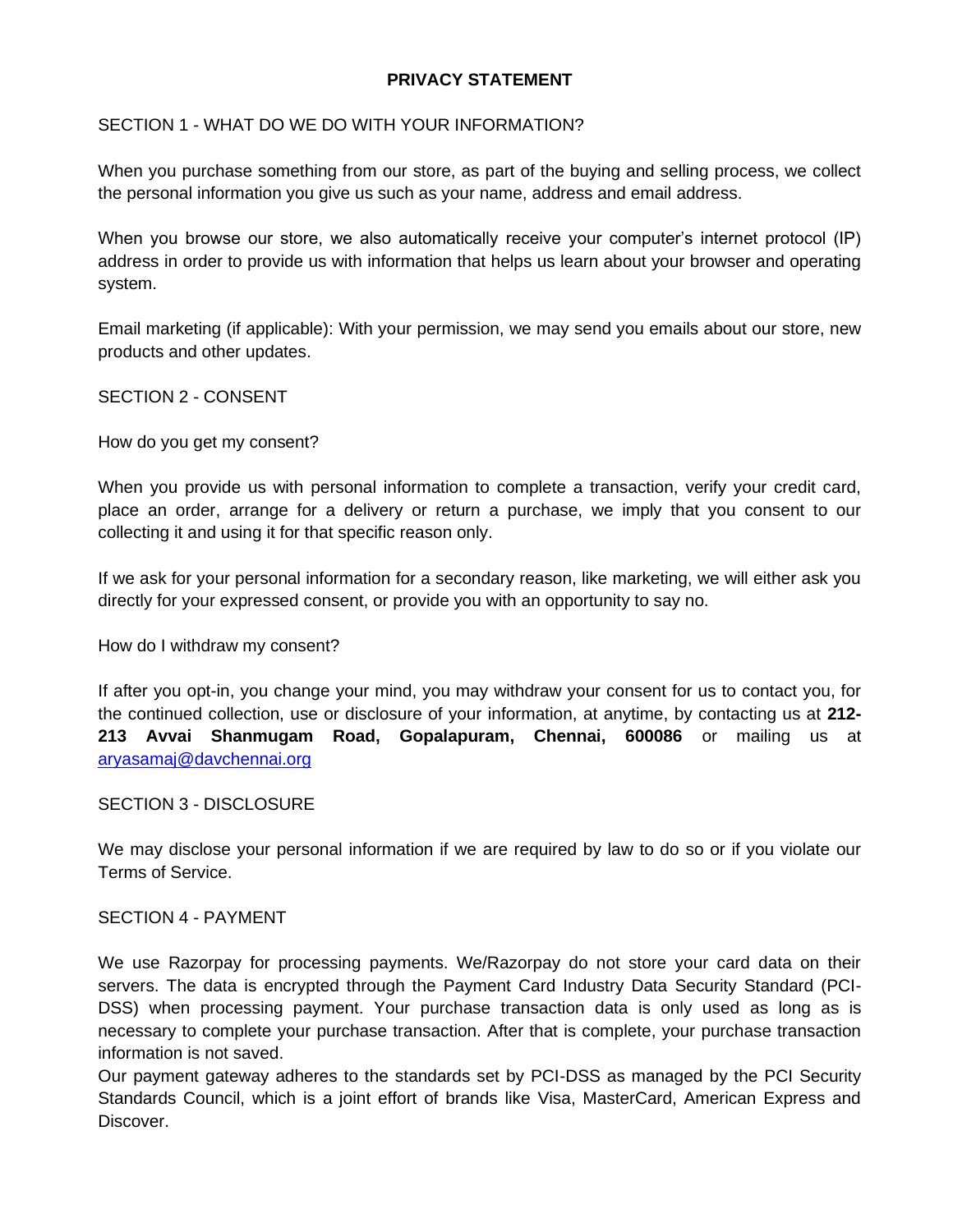PCI-DSS requirements help ensure the secure handling of credit card information by our store and its service providers.

For more insight, you may also want to read terms and conditions of razorpay on [https://razorpay.com](https://razorpay.com/)

## SECTION 5 - THIRD-PARTY SERVICES

In general, the third-party providers used by us will only collect, use and disclose your information to the extent necessary to allow them to perform the services they provide to us.

However, certain third-party service providers, such as payment gateways and other payment transaction processors, have their own privacy policies in respect to the information we are required to provide to them for your purchase-related transactions.

For these providers, we recommend that you read their privacy policies so you can understand the manner in which your personal information will be handled by these providers.

In particular, remember that certain providers may be located in or have facilities that are located a different jurisdiction than either you or us. So if you elect to proceed with a transaction that involves the services of a third-party service provider, then your information may become subject to the laws of the jurisdiction(s) in which that service provider or its facilities are located.

Once you leave our store's website or are redirected to a third-party website or application, you are no longer governed by this Privacy Policy or our website's Terms of Service.

Links

When you click on links on our store, they may direct you away from our site. We are not responsible for the privacy practices of other sites and encourage you to read their privacy statements.

#### SECTION 6 - SECURITY

To protect your personal information, we take reasonable precautions and follow industry best practices to make sure it is not inappropriately lost, misused, accessed, disclosed, altered or destroyed.

#### SECTION 7 - COOKIES

We use cookies to maintain session of your user. It is not used to personally identify you on other websites.

SECTION 8 - AGE OF CONSENT

By using this site, you represent that you are at least the age of majority in your state or province of residence, or that you are the age of majority in your state or province of residence and you have given us your consent to allow any of your minor dependents to use this site.

SECTION 9 - CHANGES TO THIS PRIVACY POLICY